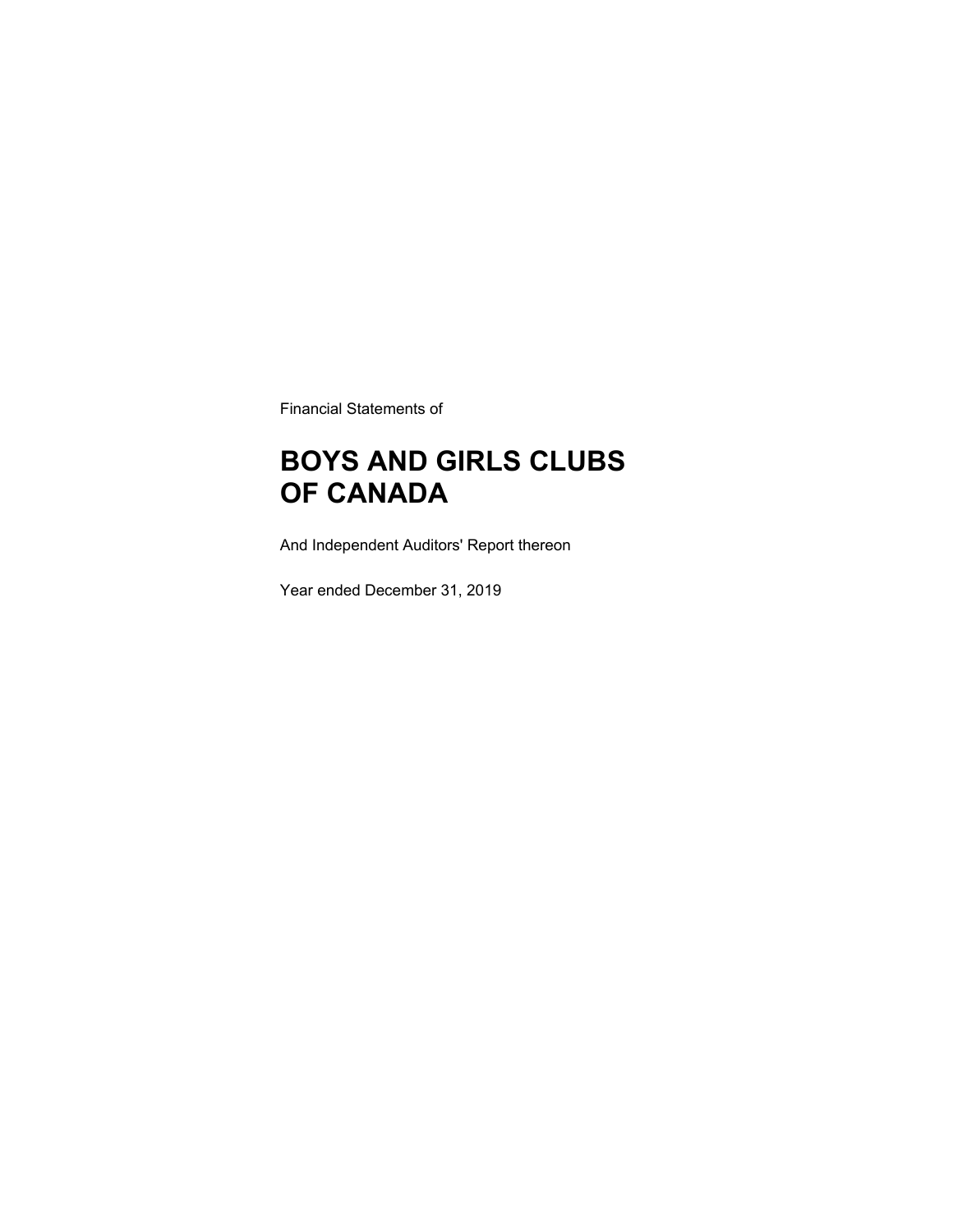

KPMG LLP Vaughan Metropolitan Centre 100 New Park Place, Suite 1400 Vaughan ON L4K 0J3 Canada Tel 905-265-5900 Fax 905-265-6390

## **INDEPENDENT AUDITORS' REPORT**

To the Board of Directors of Boys and Girls Clubs of Canada

### *Opinion*

We have audited the financial statements of Boys and Girls Clubs of Canada (the Entity), which comprise:

- the balance sheet as at December 31, 2019
- the statement of revenue and expenses for the year then ended
- the statement of changes in net assets for the year then ended
- the statement of cash flows for the year then ended
- and notes to the financial statements, including a summary of significant accounting policies

(Hereinafter referred to as the "financial statements").

In our opinion, the accompanying financial statements present fairly, in all material respects, the financial position of the Entity as at December 31, 2019, and its results of operations and its cash flows for the year then ended in accordance with Canadian accounting standards for not-for-profit organizations.

### *Basis for Opinion*

We conducted our audit in accordance with Canadian generally accepted auditing standards. Our responsibilities under those standards are further described in the *"Auditors' Responsibilities for the Audit of the Financial Statements"* section of our auditors' report.

We are independent of the Entity in accordance with the ethical requirements that are relevant to our audit of the financial statements in Canada and we have fulfilled our other ethical responsibilities in accordance with these requirements.

We believe that the audit evidence we have obtained is sufficient and appropriate to provide a basis for our opinion.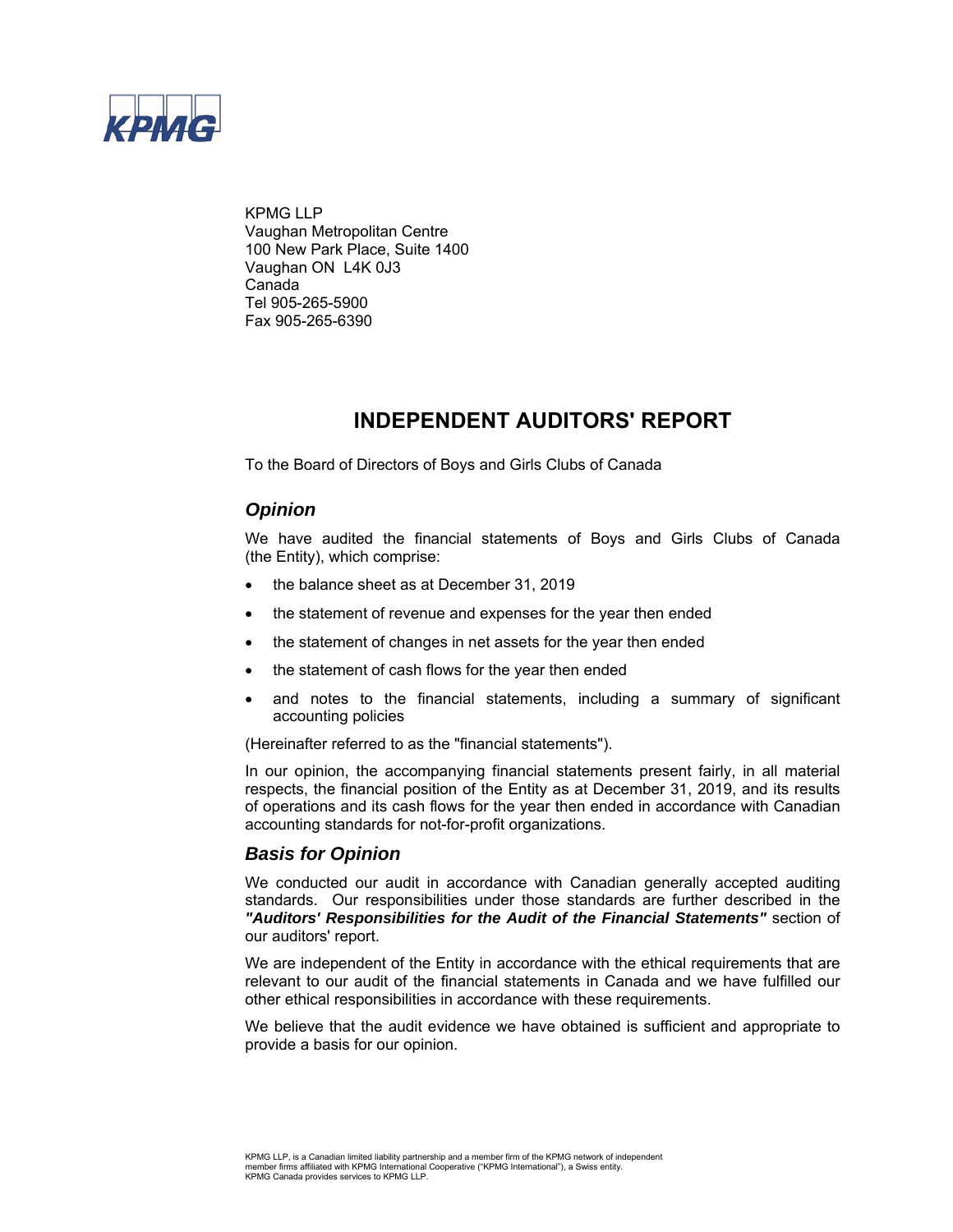

Page 2

### *Emphasis of Matter - Comparative Information*

We draw attention to Note 15 to the financial statements ("Note 15"), which explains that certain comparative information presented for the year ended December 31, 2018 has been restated.

Note 15 explains the reason for the restatement and also explains the adjustments that were applied to restate certain comparative information.

Our opinion is not modified in respect of this matter.

### *Other Matter-Comparative Information*

As part of our audit of the financial statements for the year ended December 31, 2019, we also audited the adjustments that were applied to restate certain comparative information presented for the year ended December 31, 2018. In our opinion, such adjustments are appropriate and have been properly applied.

### *Responsibilities of Management and Those Charged with Governance for the Financial Statements*

Management is responsible for the preparation and fair presentation of the financial statements in accordance with Canadian accounting standards for not-for-profit organizations, and for such internal control as management determines is necessary to enable the preparation of financial statements that are free from material misstatement, whether due to fraud or error.

In preparing the financial statements, management is responsible for assessing the Entity's ability to continue as a going concern, disclosing as applicable, matters related to going concern and using the going concern basis of accounting unless management either intends to liquidate the Entity or to cease operations, or has no realistic alternative but to do so.

Those charged with governance are responsible for overseeing the Entity's financial reporting process.

### *Auditors' Responsibilities for the Audit of the Financial Statements*

Our objectives are to obtain reasonable assurance about whether the financial statements as a whole are free from material misstatement, whether due to fraud or error, and to issue an auditors' report that includes our opinion.

Reasonable assurance is a high level of assurance, but is not a guarantee that an audit conducted in accordance with Canadian generally accepted auditing standards will always detect a material misstatement when it exists.

Misstatements can arise from fraud or error and are considered material if, individually or in the aggregate, they could reasonably be expected to influence the economic decisions of users taken on the basis of the financial statements.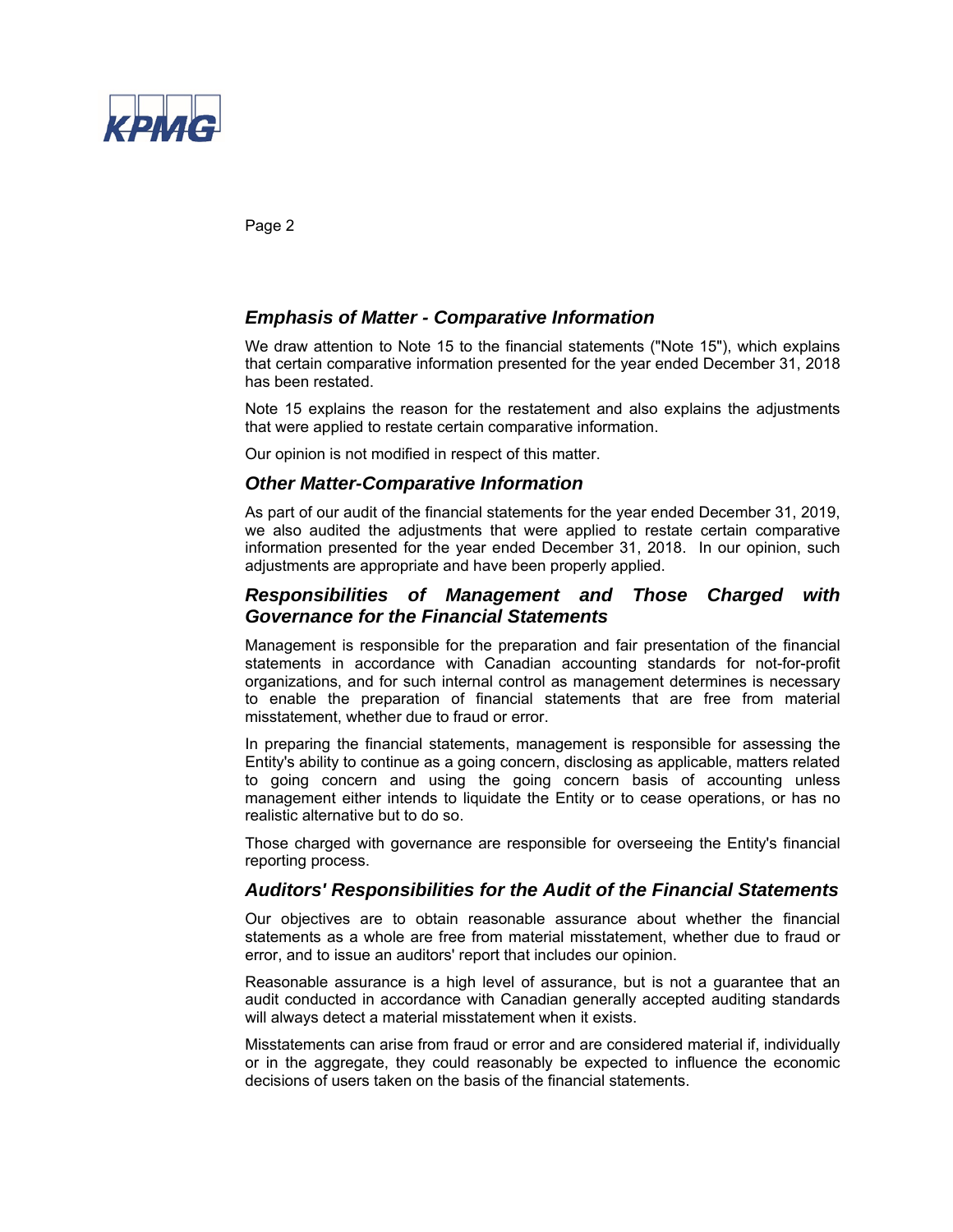

Page 3

As part of an audit in accordance with Canadian generally accepted auditing standards, we exercise professional judgment and maintain professional skepticism throughout the audit.

We also:

 Identify and assess the risks of material misstatement of the financial statements, whether due to fraud or error, design and perform audit procedures responsive to those risks, and obtain audit evidence that is sufficient and appropriate to provide a basis for our opinion.

The risk of not detecting a material misstatement resulting from fraud is higher than for one resulting from error, as fraud may involve collusion, forgery, intentional omissions, misrepresentations, or the override of internal control.

- Obtain an understanding of internal control relevant to the audit in order to design audit procedures that are appropriate in the circumstances, but not for the purpose of expressing an opinion on the effectiveness of the Entity's internal control.
- Evaluate the appropriateness of accounting policies used and the reasonableness of accounting estimates and related disclosures made by management.
- Conclude on the appropriateness of management's use of the going concern basis of accounting and, based on the audit evidence obtained, whether a material uncertainty exists related to events or conditions that may cast significant doubt on the Entity's ability to continue as a going concern. If we conclude that a material uncertainty exists, we are required to draw attention in our auditors' report to the related disclosures in the financial statements or, if such disclosures are inadequate, to modify our opinion. Our conclusions are based on the audit evidence obtained up to the date of our auditors' report. However, future events or conditions may cause the Entity to cease to continue as a going concern.
- Evaluate the overall presentation, structure and content of the financial statements, including the disclosures, and whether the financial statements represent the underlying transactions and events in a manner that achieves fair presentation.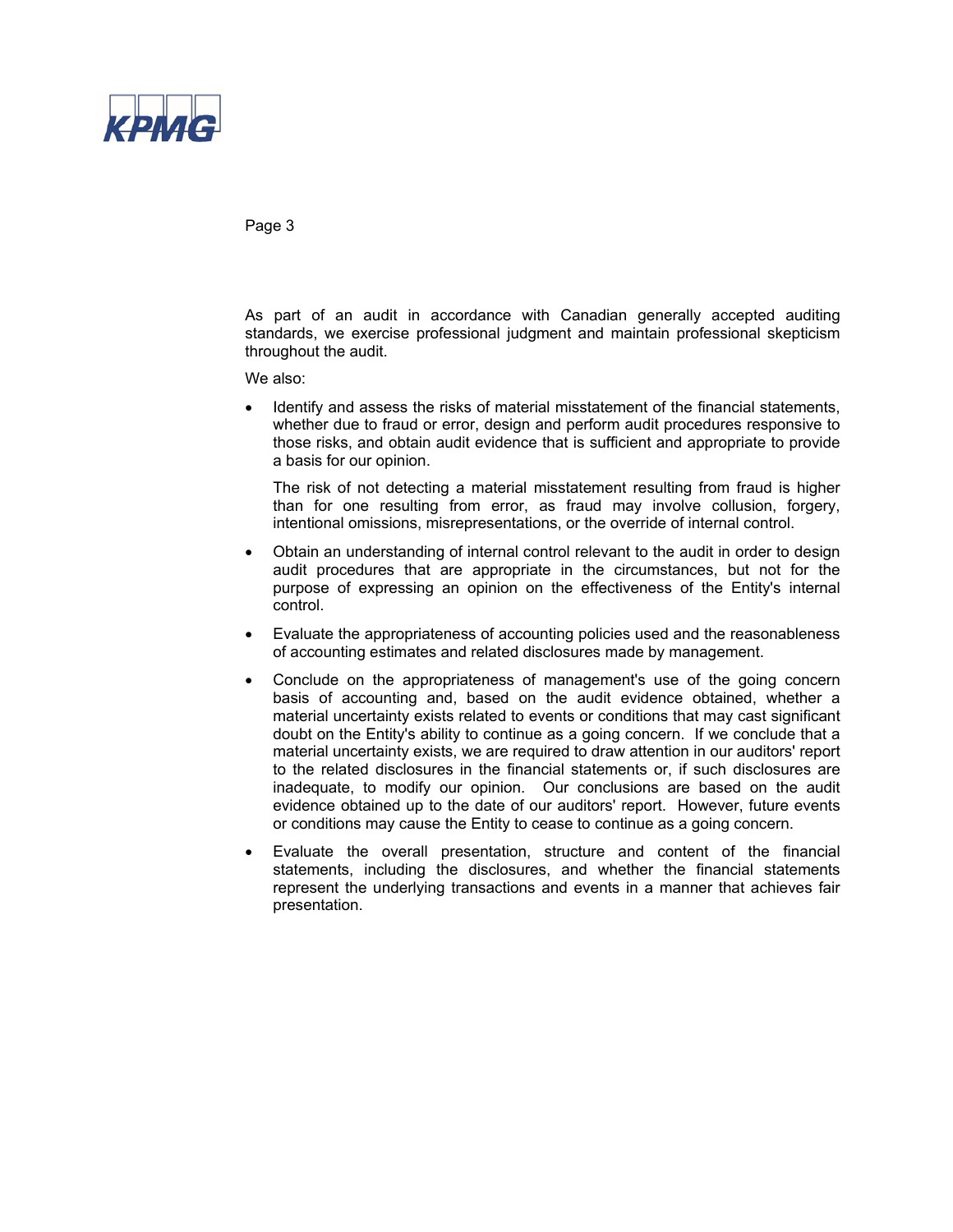

Page 4

 Communicate with those charged with governance regarding, among other matters, the planned scope and timing of the audit and significant audit findings, including any significant deficiencies in internal control that we identify during our audit.

 $KPMG$  14P

Chartered Professional Accountants, Licensed Public Accountants

Vaughan, Canada

March 20, 2020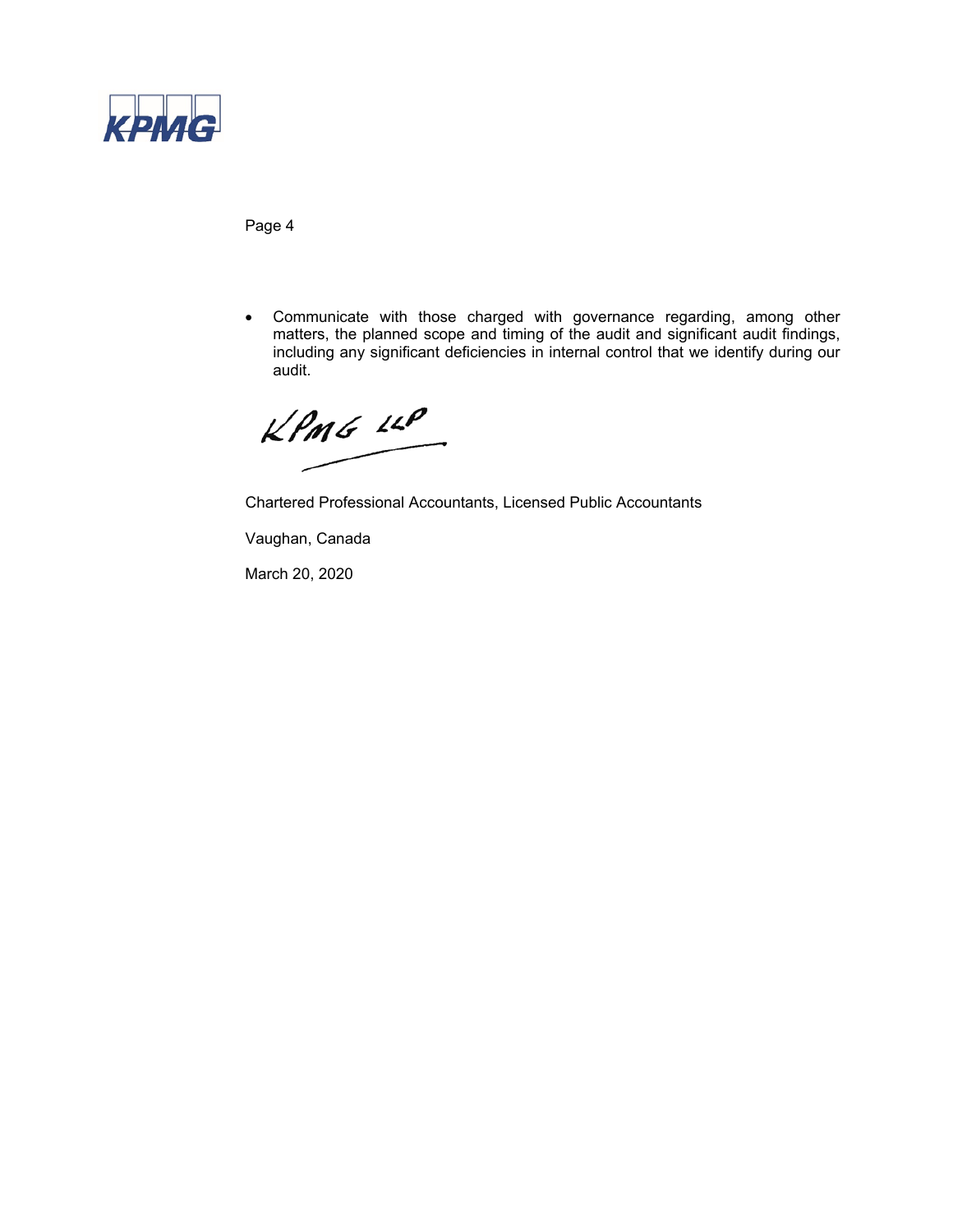Balance Sheet

#### December 31, 2019, with comparative information for 2018

|                                                     | 2019               | 2018            |
|-----------------------------------------------------|--------------------|-----------------|
|                                                     |                    | (Restated)      |
| <b>Assets</b>                                       |                    |                 |
| Current assets:                                     |                    |                 |
| Cash                                                | \$<br>678,083      | \$1,590,581     |
| Investments (note 2)                                | 6,847,444          | 5,561,637       |
| Grants and other receivables                        | 1,245,561          | 1,087,475       |
| Prepaid expenses and other                          | 186,084            | 176,493         |
| Due from related party (note 3)                     | 793,821            | 184,008         |
|                                                     | 9,750,993          | 8,600,194       |
| Capital assets (note 4)                             | 483,926            | 164,972         |
|                                                     | \$10,234,919       | \$<br>8,765,166 |
| <b>Liabilities and Net Assets</b>                   |                    |                 |
| <b>Current liabilities:</b>                         |                    |                 |
| Accounts payable and accrued liabilities (note 5)   | \$<br>3,071,482    | \$2,388,591     |
| Deferred contributions (note 6)<br>Deferred revenue | 5,566,811<br>9,872 | 5,036,362       |
|                                                     | 8,648,165          | 7,424,953       |
| Deferred leasehold inducement (note 7)              | 63,621             | 65,708          |
| Net assets:                                         |                    |                 |
|                                                     |                    |                 |
| Unrestricted                                        | 1,523,133          | 1,274,505       |
| Commitments (note 10)<br>Guarantees (note 11)       |                    |                 |

See accompanying notes to financial statements.

On behalf of the Board:

Director

**Director** Director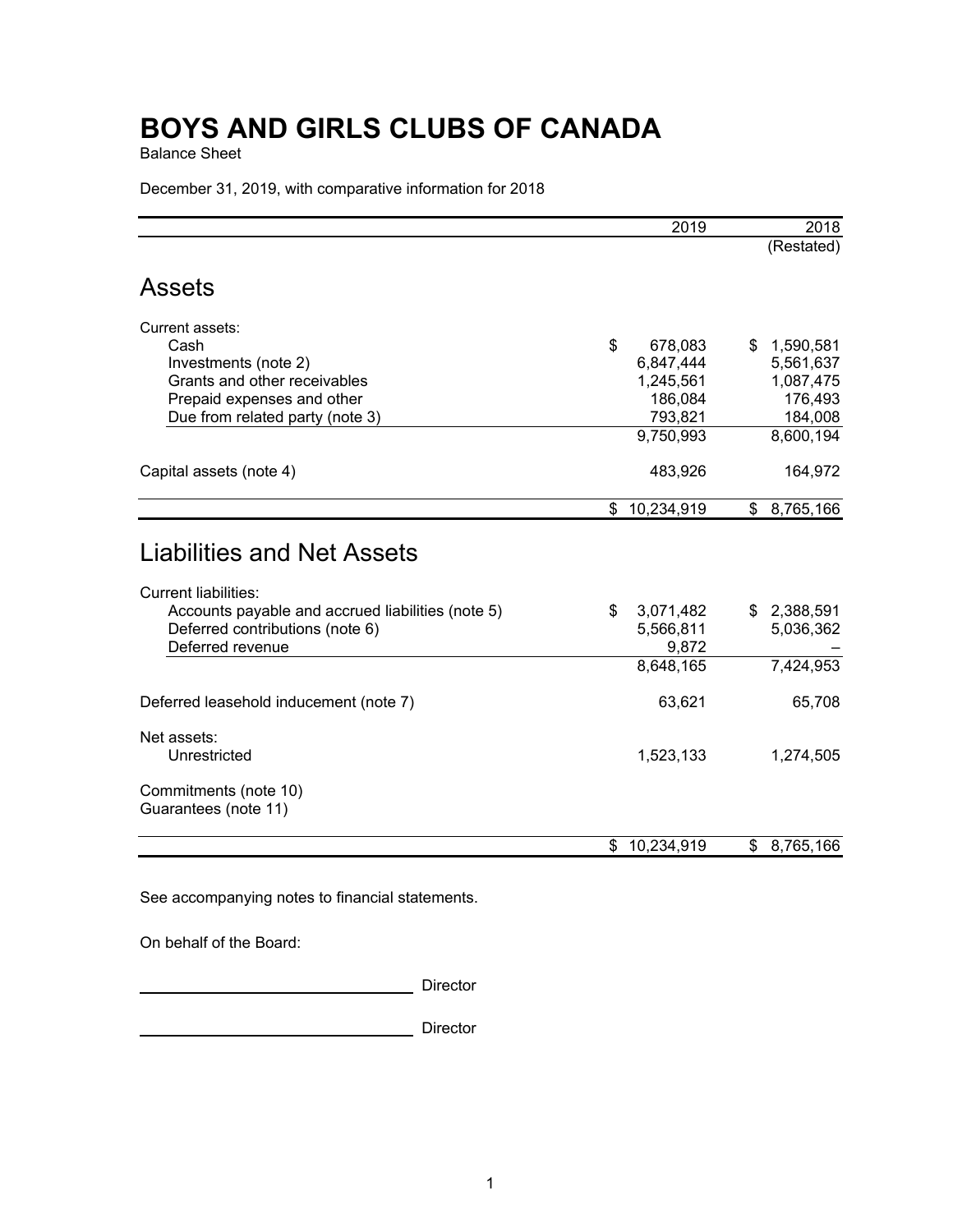Statement of Revenue and Expenses

Year ended December 31, 2019, with comparative information for 2018

|                                           | 2019            | 2018            |
|-------------------------------------------|-----------------|-----------------|
|                                           |                 | (Restated)      |
| Revenue:                                  |                 |                 |
| Donations                                 | \$<br>9,991,479 | \$<br>8,701,282 |
| Special events                            | 796,639         | 218,847         |
| Government                                | 4,447,029       | 4,638,486       |
| Member, service and event fees (note 9)   | 582,407         | 605,762         |
| Managed services                          | 1,703           | 17,496          |
| Investment income and miscellaneous       | 108,761         | 138,315         |
| Boys and Girls Clubs of Canada Foundation | 596,000         | 304,928         |
|                                           | 16,524,018      | 14,625,116      |
| Expenses:                                 |                 |                 |
| Support to Clubs, programs and services   | 2,750,862       | 2,548,138       |
| Grants for specific activities            | 7,128,260       | 6,169,053       |
| National programs                         | 4,179,481       | 4,229,315       |
| Scholarships                              | 165,899         | 182,270         |
| Governance                                | 164,841         | 155,701         |
|                                           | 14,389,343      | 13,284,477      |
| Amortization of capital assets            | 68,837          | 57,096          |
| Administration                            | 1,469,531       | 1,152,781       |
| Special events                            | 347,679         |                 |
|                                           | 16,275,390      | 14,494,354      |
| Excess of revenue over expenses           | \$<br>248,628   | 130,762<br>\$   |

See accompanying notes to financial statements.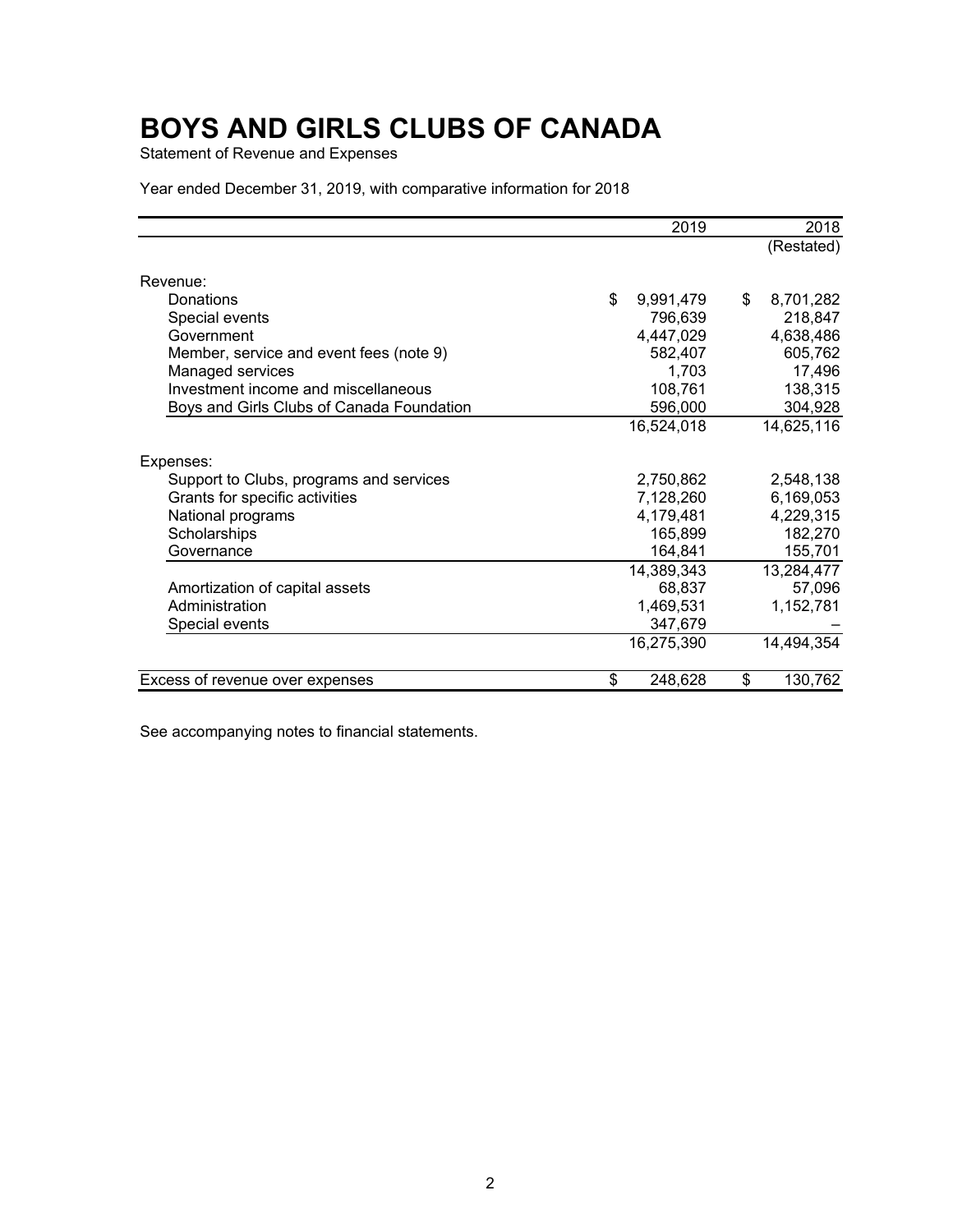Statement of Changes in Net Assets

Year ended December 31, 2019, with comparative information for 2018

|                                 | 2019        | 2018        |
|---------------------------------|-------------|-------------|
|                                 |             | (Restated)  |
| Balance, beginning of year      | \$1,274,505 | \$1,143,743 |
| Excess of revenue over expenses | 248,628     | 130,762     |
| Balance, end of year            | 1,523,133   | 1,274,505   |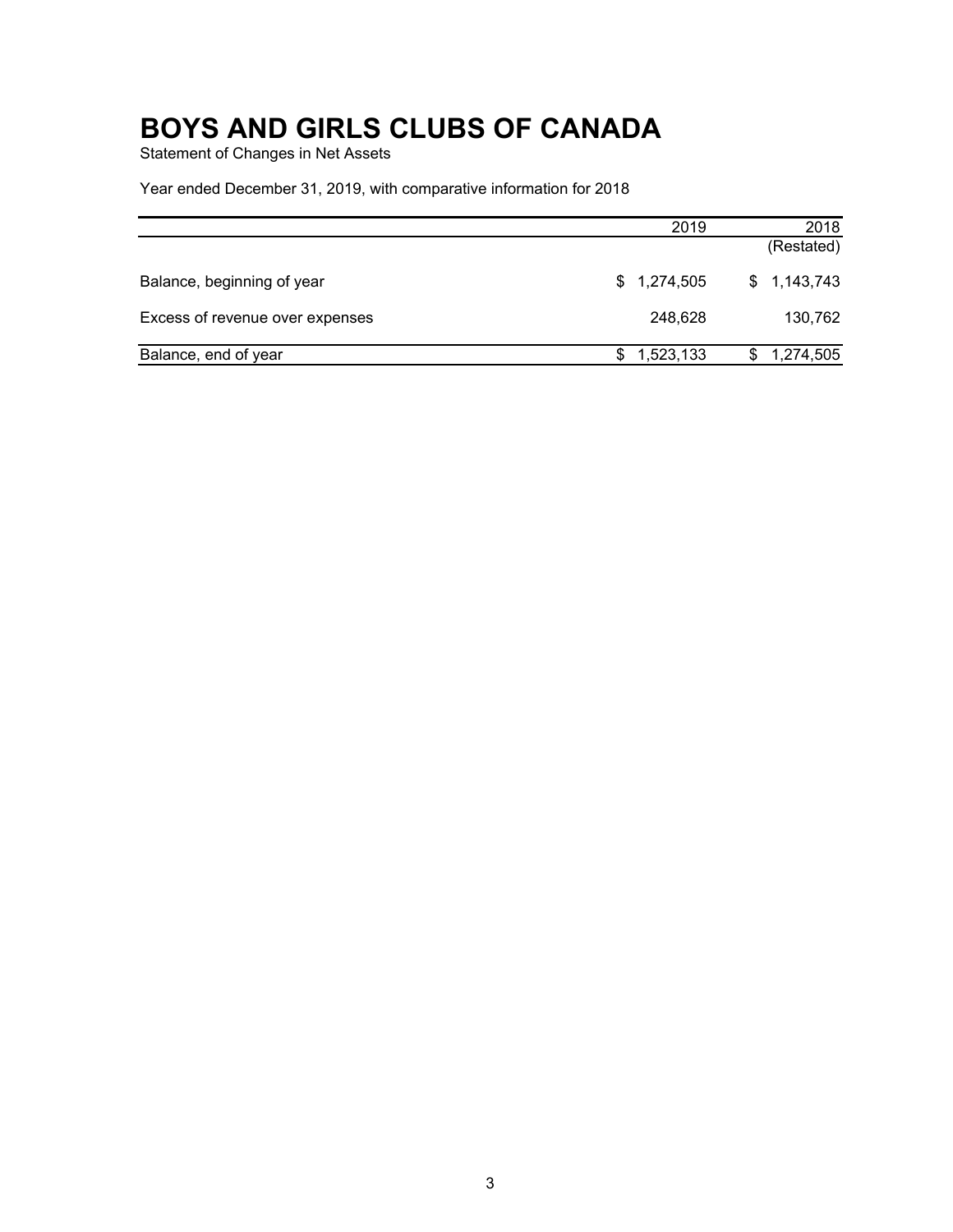Statement of Cash Flows

Year ended December 31, 2019, with comparative information for 2018

|                                               | 2019          | 2018            |
|-----------------------------------------------|---------------|-----------------|
|                                               |               | (Restated)      |
| Cash flows provided by (used in):             |               |                 |
| Operating activities:                         |               |                 |
| Excess of revenue over expenses               | \$<br>248,628 | \$<br>130,762   |
| Amortization which does not involve cash:     |               |                 |
| Capital assets                                | 68,837        | 57,096          |
| Deferred leasehold inducement                 | (2,087)       | (21, 872)       |
| Change in non-cash operating working capital: |               |                 |
| Grants and other receivables                  | (158,086)     | (446, 931)      |
| Prepaid expenses and other                    | (9,591)       | (65, 443)       |
| Accounts payable and accrued liabilities      | 682,891       | 997,874         |
| Deferred contributions                        | 530,449       | (212, 754)      |
| Deferred revenue                              | 9,872         |                 |
| Due from related party                        | (609,813)     | (482,650)       |
|                                               | 761,100       | (43, 918)       |
| Investing activities:                         |               |                 |
| Purchase of investments                       | (1, 285, 807) | (1,763,965)     |
| Proceeds on sales of investments              |               | 836,703         |
| Purchase of capital assets                    | (387, 791)    | (46,250)        |
|                                               | (1,673,598)   | (973,512)       |
| Decrease in cash                              | (912, 498)    | (1,017,430)     |
| Cash, beginning of year                       | 1,590,581     | 2,608,011       |
| Cash, end of year                             | \$<br>678,083 | \$<br>1,590,581 |

See accompanying notes to financial statements.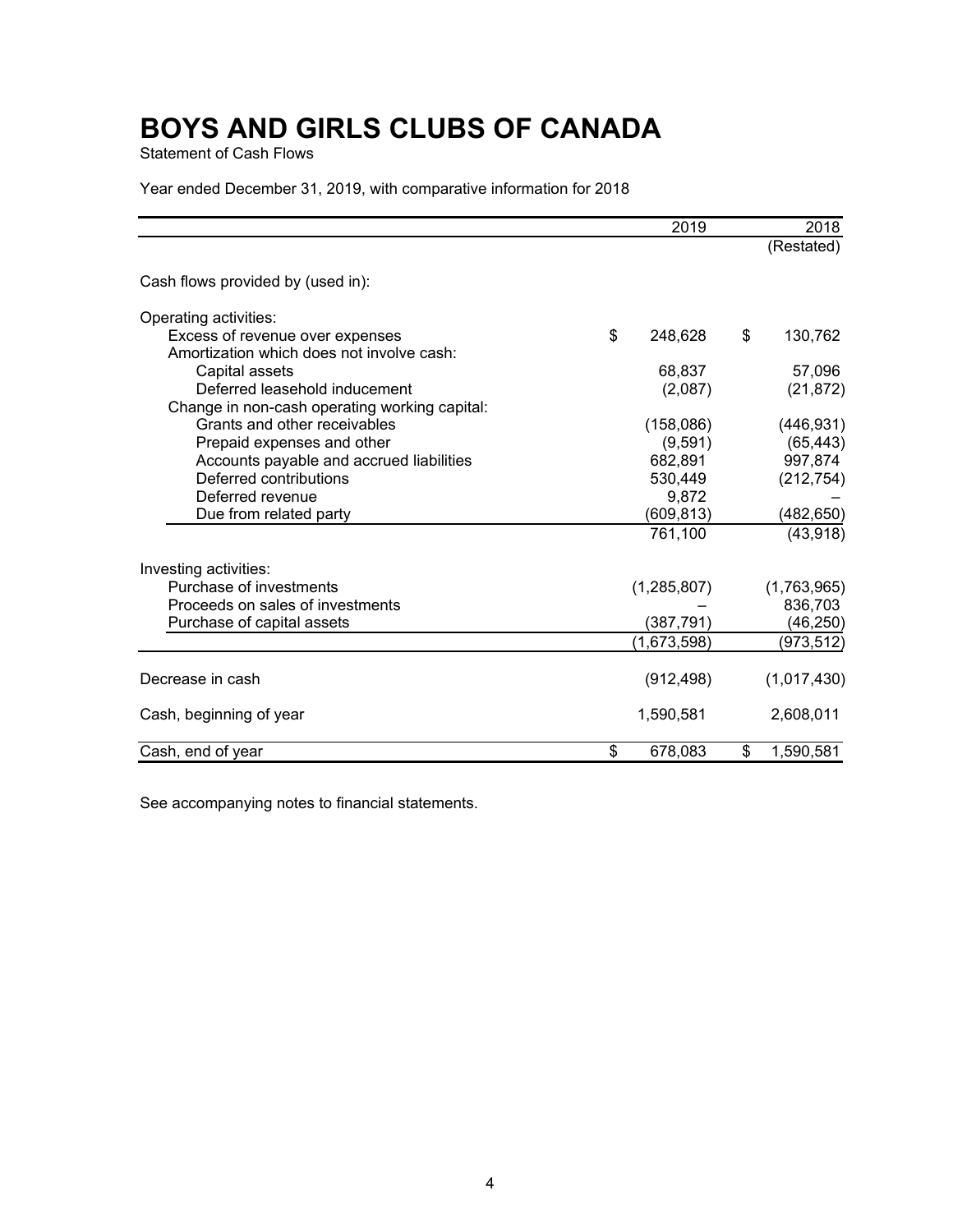Notes to Financial Statements

Year ended December 31, 2019

The Boys and Girls Clubs of Canada (the "Organization") was formed to assist its member organizations to promote the health, social, educational, vocational and character development of boys and girls throughout Canada and to further the formation and assist in the development in Canada of Boys and Girls Clubs (the "Clubs").

Under the Income Tax Act (Canada), the Organization is classified as a registered charity and, accordingly, is not subject to income taxes. The Organization was incorporated on June 11, 1948 as a corporation without share capital under federal jurisdiction. The Organization was previously incorporated under the Canada Corporations Act and was continued under the Canada Not-for-profit Corporations Act in June 2013.

The Organization has a financial interest in the Boys and Girls Clubs of Canada Foundation (the "Foundation"), as it receives a significant portion of funding annually from the Foundation. The Foundation was formed to make gifts, grants, contributions and donations to the Organization.

These financial statements reflect the assets, liabilities and operations of the Organization. They do not include the assets, liabilities and operations of the provincial entities, Clubs or the Foundation, which are incorporated separately.

#### **1. Significant accounting policies:**

The financial statements have been prepared by management in accordance with Canadian accounting standards for not-for-profit organizations in Part III of the Chartered Professional Accountants of Canada Handbook.

(a) Revenue recognition:

The Organization follows the deferral method of accounting for contributions which include donations and government grants.

Program grants are recorded as revenue in the period to which they relate. Grants approved but not received at the end of an accounting period are accrued. Where a portion of a grant relates to a future period, it is deferred and recognized in that subsequent period.

Unrestricted contributions are recognized as revenue when received or receivable if the amount to be received can be reasonably estimated and collection is reasonably assured.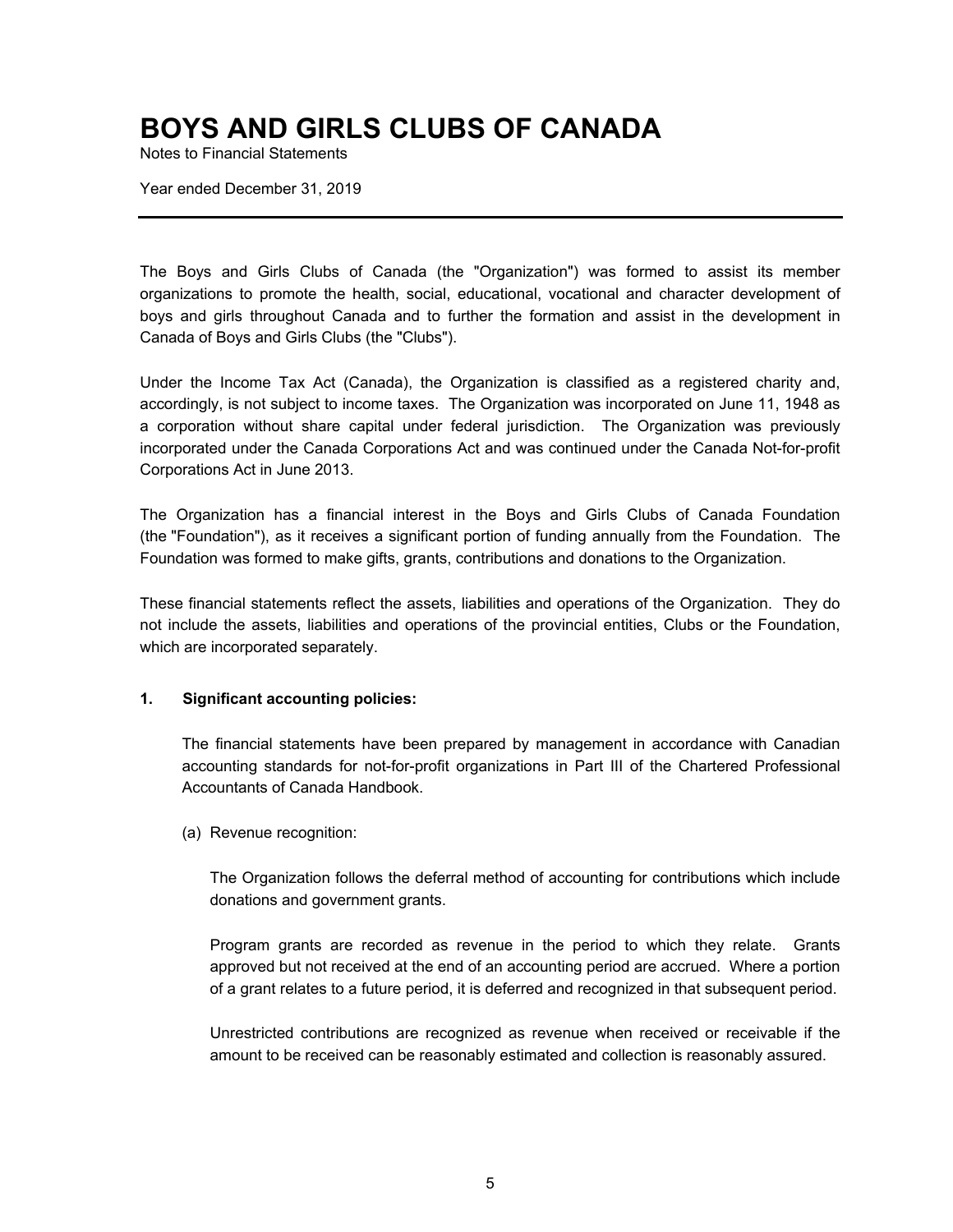Notes to Financial Statements (continued)

Year ended December 31, 2019

### **1. Significant accounting policies (continued):**

Externally restricted contributions are recognized as revenue in the year in which the related expenses are recognized. Contributions restricted for the purchase of capital assets are deferred and amortized into revenue on a straight-line basis, at a rate corresponding with the amortization rate for the related capital assets.

(b) Financial instruments:

Financial instruments are recorded at fair value on initial recognition and subsequently measured at cost or amortized cost.

Financial assets are assessed for impairment on an annual basis at the end of the fiscal year if there are indicators of impairment. If there is an indicator of impairment, the Organization determines if there is a significant adverse change in the expected amount or timing of future cash flows from the financial asset. If there is a significant adverse change in the expected cash flows, the carrying value of the financial asset is reduced to the highest of the present value of the expected cash flows, the amount that could be realized from selling the financial asset or the amount the Organization expects to realize by exercising its right to any collateral. If events and circumstances reverse in a future year, an impairment loss will be reversed to the extent of the improvement, not exceeding the initial carrying value.

(c) Capital assets:

Purchased capital assets are recorded at cost. Contributed capital assets are recorded at fair value at the date of contribution. Repairs and maintenance costs are charged to expense. Betterments which extend the estimated life of an asset are capitalized. When a capital asset no longer contributes to the Organization's ability to provide services, its carrying amount is written down to its residual value.

Capital assets are amortized on a straight-line basis over their estimated useful lives as follows:

Computer equipment and software 3 years 3 years 3 years Office furniture and equipment 5 years 5 years 5 years 5 years 5 years 5 years 5 years 5 years 5 years 5 years Leasehold improvements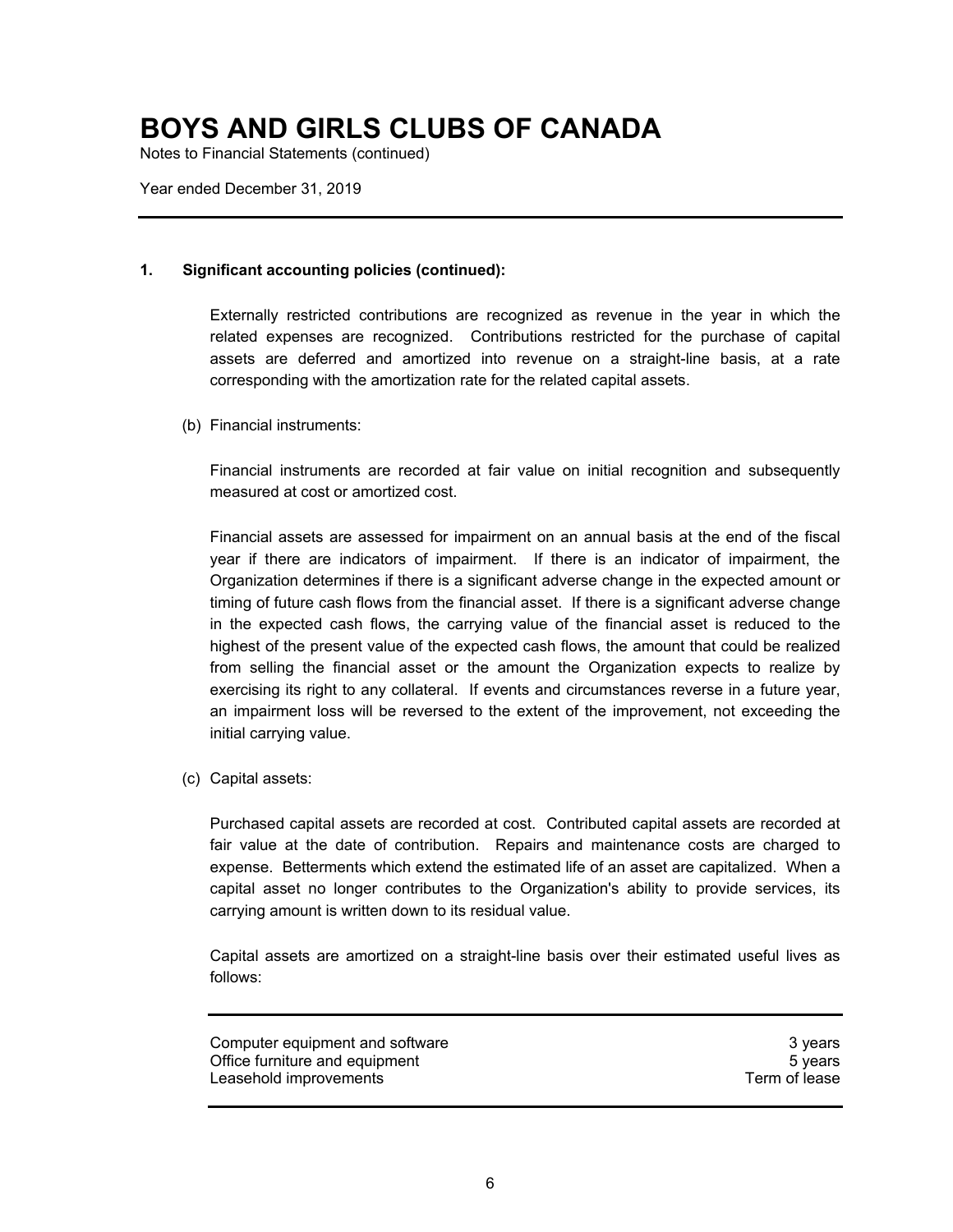Notes to Financial Statements (continued)

Year ended December 31, 2019

#### **1. Significant accounting policies (continued):**

(d) Deferred leasehold inducement:

The Organization has a deferred leasehold inducement related to the reimbursement by the lessor of certain expenditures for leasehold improvements that will be amortized over the term of the lease.

(e) Donated materials:

Donated materials are recognized in these financial statements only when fair value can be reasonably estimated and the materials would otherwise be purchased by the Organization.

(f) Allocation of administration expenses:

The Organization classifies certain expenses on the statement of revenue and expenses by function. The Organization allocates certain costs by identifying the appropriate basis of allocating and applying that basis consistently each year. The Organization allocates administration expenses to Support to Clubs, national programs and governance proportionately based on the percentage of time spent by active employees per function.

(g) Use of estimates:

The preparation of the financial statements requires management to make estimates and assumptions that affect the reported amounts of assets and liabilities and disclosure of contingent assets and liabilities at the date of the financial statements and the reported amounts of revenue and expenses during the year. Actual results could differ from those estimates.

#### **2. Investments:**

The Organization has a business investment account with a balance of \$6,847,444 (2018 - \$5,561,637), bearing interest rate of 1.45% (2018 - 1.85%) per annum.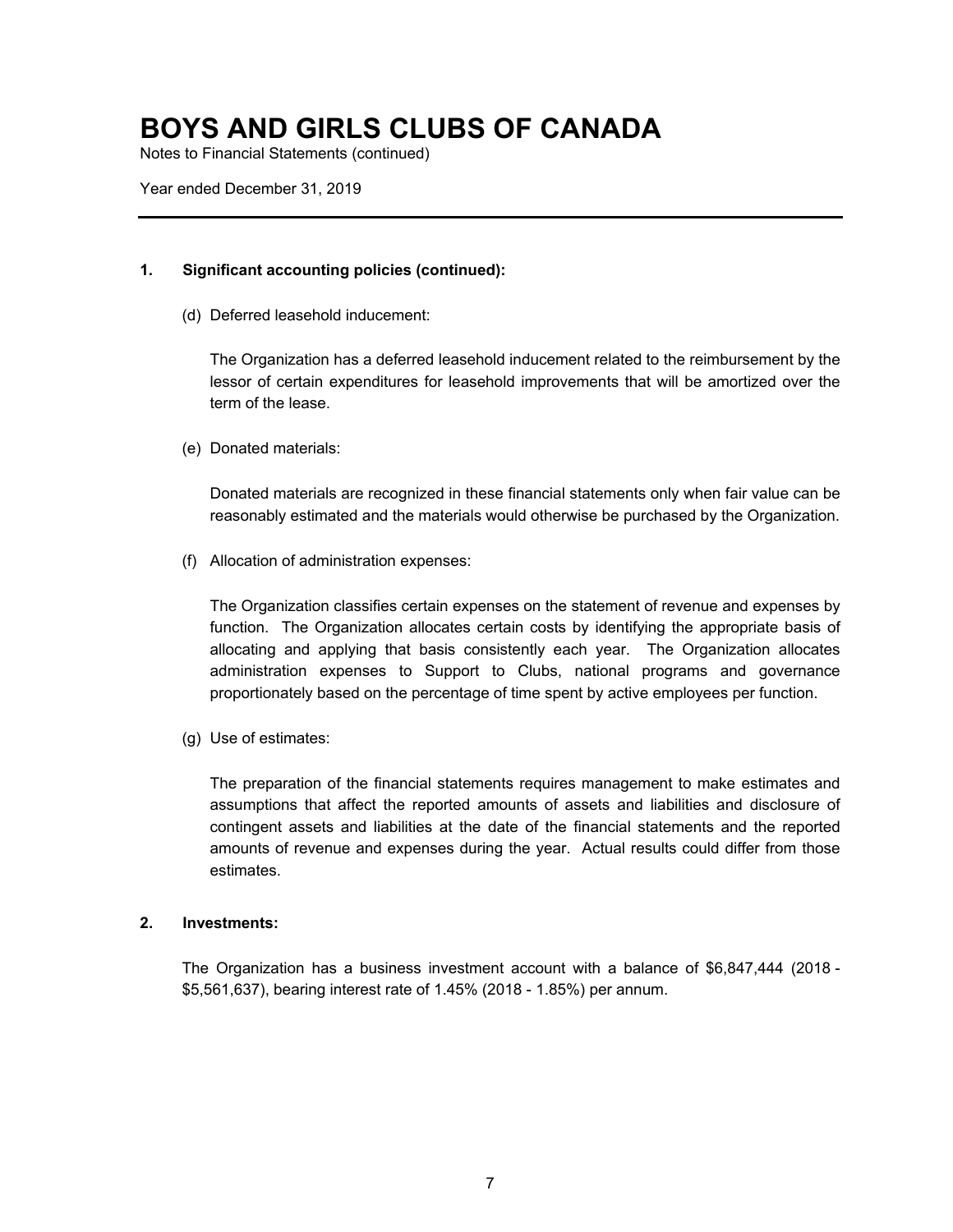Notes to Financial Statements (continued)

Year ended December 31, 2019

#### **3. Related party transactions and balances:**

(a) Boys and Girls of Canada Foundation:

Due from related party includes the net amount of receivable from the Foundation of \$638,426 (2018 - \$90,945)

During the year, the Organization received \$356,000 (2018 - \$296,000) in grants from the Foundation and paid \$191,481 (2018 - \$93,587) of reimbursable expenses on behalf of the Foundation.

(b) Boys and Girls Clubs of Alberta:

The Organization is related to Boys and Girls Clubs of Alberta. The Organization provides governance, marketing, resource development and administrative support to achieve the same mission of both Organizations, in order to support its member Boys and Girls Clubs across the province of Alberta.

Due from related party includes the net amount receivable from Boys and Girls Club Alberta of \$155,395 (2018 - \$93,063).

Transactions are in the normal course of operations and are measured at the exchange amount of consideration established and agreed to by the related parties.

#### **4. Capital assets:**

|                                                             |                    |    |                             |     | 2019              | 2018              |
|-------------------------------------------------------------|--------------------|----|-----------------------------|-----|-------------------|-------------------|
|                                                             | Cost               |    | Accumulated<br>amortization |     | Net book<br>value | Net book<br>value |
| Computer equipment<br>and software                          | \$<br>370,709      | S  | 175,935                     | S   | 194,774           | \$<br>46,620      |
| Office furniture and<br>equipment<br>Leasehold improvements | 209,111<br>648,284 |    | 175,208<br>393,035          |     | 33,903<br>255,249 | 1,185<br>117,167  |
|                                                             | \$<br>1,228,104    | \$ | 744,178                     | \$. | 483,926           | \$<br>164,972     |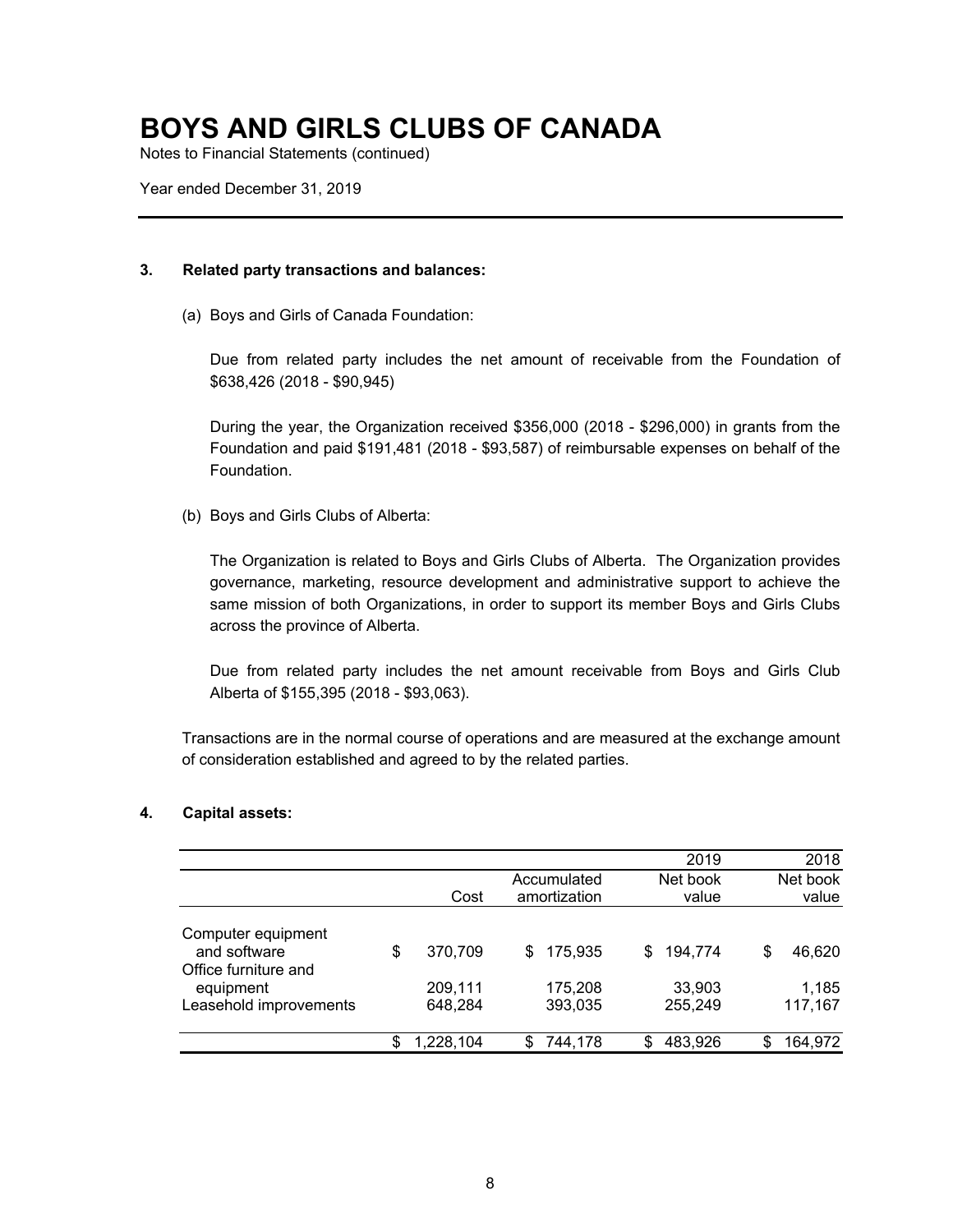Notes to Financial Statements (continued)

Year ended December 31, 2019

#### **5. Accounts payable and accrued liabilities:**

Included in accounts payable and accrued liabilities as at December 31, 2019 are government remittances payable of \$10,730 (2018 - \$7,719) relating to payroll taxes.

#### **6. Deferred contributions:**

Deferred contributions consist of funding provided by various contributors to be spent on designated projects and programs in the coming years.

|                                                                                 |   | 2019                                    | 2018                                  |
|---------------------------------------------------------------------------------|---|-----------------------------------------|---------------------------------------|
|                                                                                 |   |                                         | (Restated)                            |
| Balance, beginning of year<br>Amounts received<br>Amounts recognized as revenue | S | 5,036,362<br>9,673,012<br>(9, 142, 563) | 5,249,116<br>8,540,478<br>(8,753,232) |
| Balance, end of year                                                            |   | 5,566,811                               | 5,036,362                             |

### **7. Deferred leasehold inducement:**

Deferred lease inducement represents the reimbursement by the lessor of certain expenditures for leasehold improvements made by the Organization as inducements to enter into a long-term lease agreement. During fiscal 2012, the Organization received the benefit of \$218,725 as an inducement under a new lease with its lessor. At December 31, 2019, \$174,889 (2018 - \$153,017) of this inducement has been amortized against rent expense. During fiscal 2019, the Organization received the benefit of \$20,350 as an inducement under a new lease amendment with its lessor. At December 31, 2019, \$565 (2018 - nil) of this inducement has been amortized against rent expense.

### **8. Unrestricted net assets:**

Included in the Unrestricted net assets is \$403,222 (2018 - \$403,222) of funds transferred in from the regional offices. These funds hold geographic restrictions in meeting the mandate of the Clubs.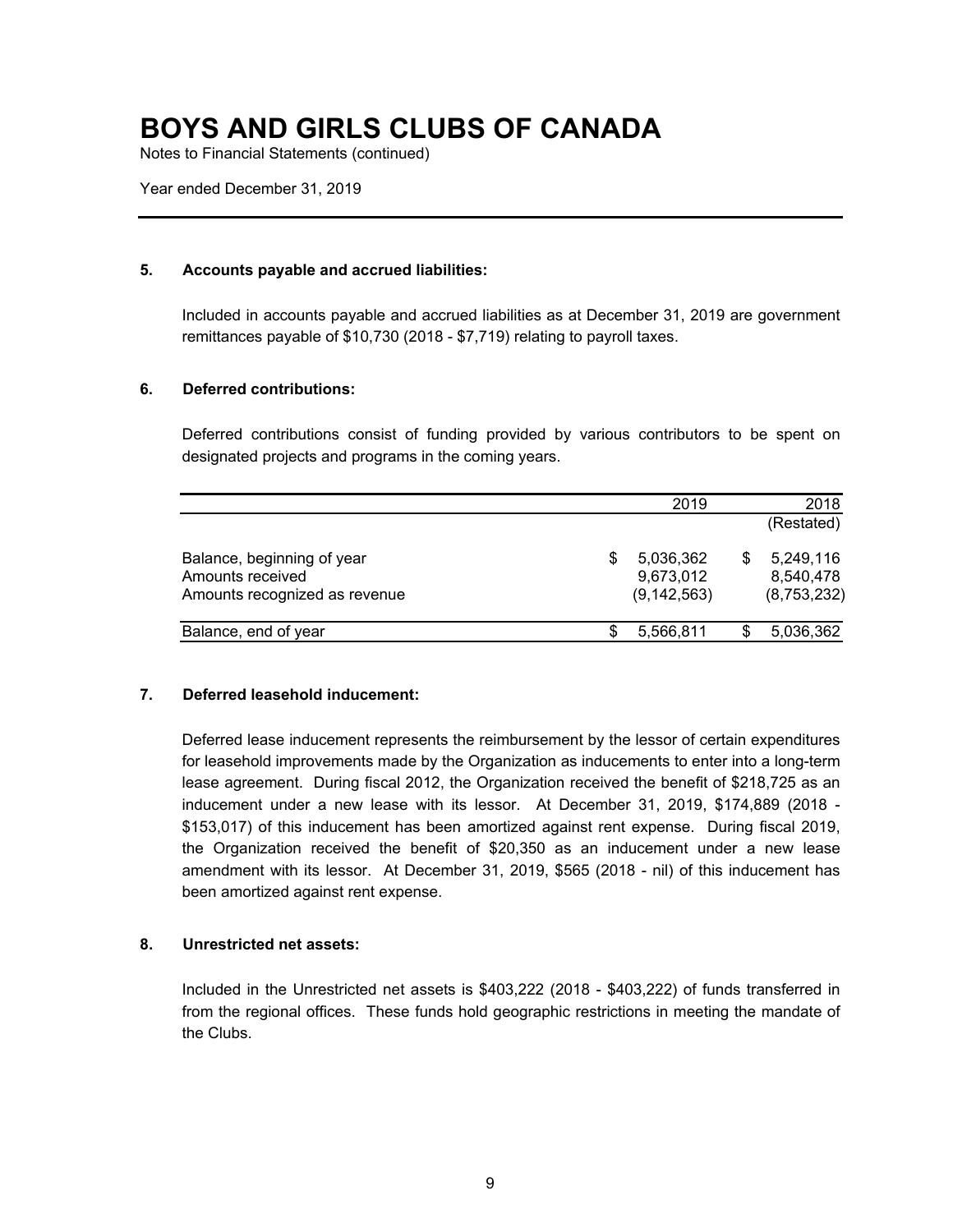Notes to Financial Statements (continued)

Year ended December 31, 2019

#### **9. Member, service and event fees:**

|                                  | 2019           | 2018          |
|----------------------------------|----------------|---------------|
|                                  |                | (Restated)    |
| Fees:                            |                |               |
| Member                           | \$473,706      | 455,075<br>S  |
| <b>National Conference</b>       |                | 134,952       |
| <b>National Youth Conference</b> | 46,250         |               |
| Other registration               | 62,451         | 15,735        |
|                                  | 582,407<br>\$. | 605,762<br>\$ |

#### **10. Commitments:**

The Organization's minimum annual operating lease commitments in each of the next four years are as follows:

| 2020 | \$337,600     |
|------|---------------|
| 2021 | 341,200       |
| 2022 | 311,400       |
| 2023 | 2,900         |
|      | 993,100<br>\$ |

### **11. Guarantees:**

In the normal course of business, the Organization enters into agreements that meet the definition of a guarantee. The Organization's primary guarantees subject to the disclosure requirements are as follows:

(a) The Organization has provided an indemnity under the terms of the head office lease, which is standard for such agreements. Under the terms of the agreement, the Organization would be liable to counterparties for a loss associated with the failure to follow the terms and conditions of the lease. No such liability exists at year end in relation to this indemnity.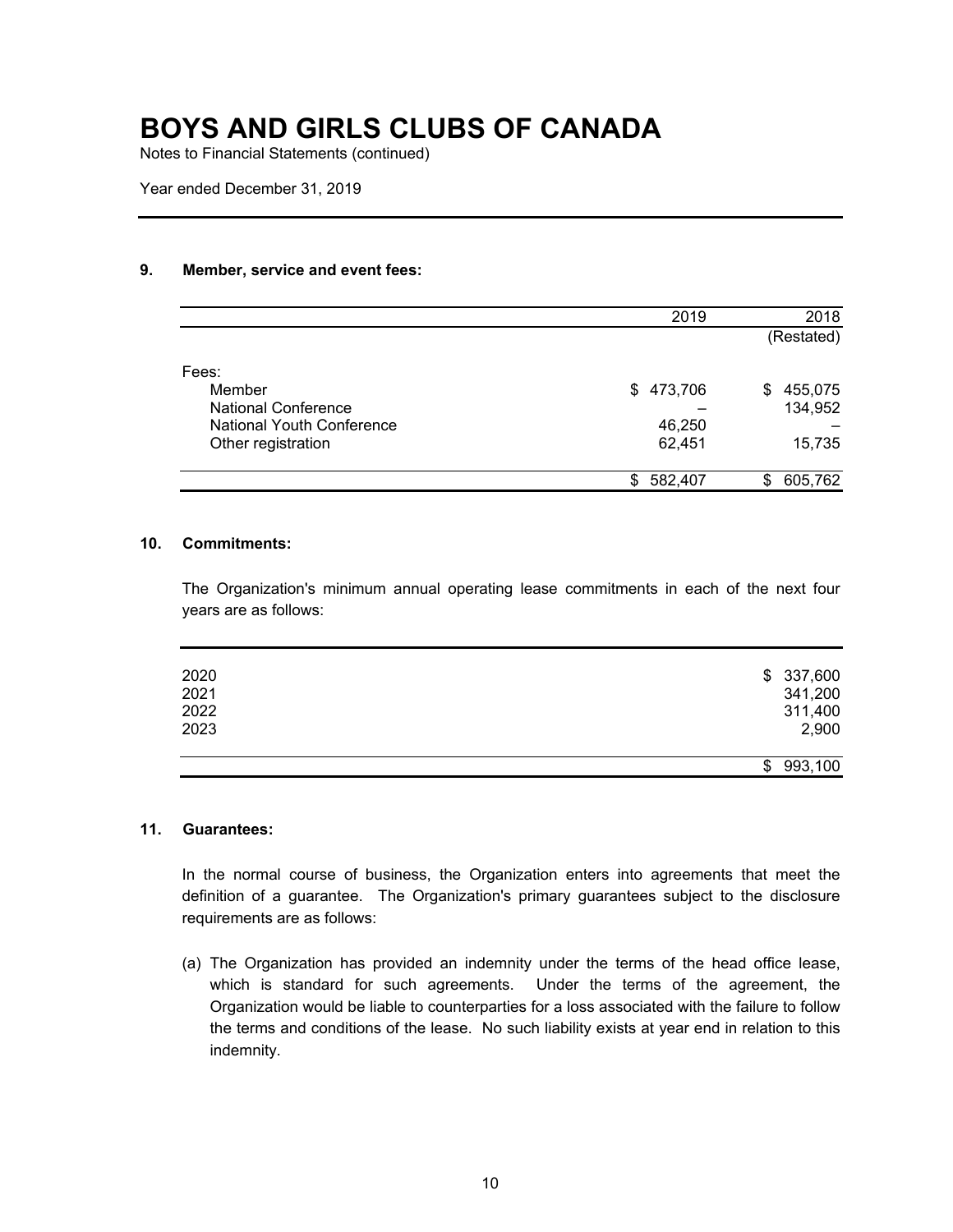Notes to Financial Statements (continued)

Year ended December 31, 2019

#### **11. Guarantees (continued):**

(b) Indemnity has been provided to all directors and/or officers of the Organization in relation to their activities on behalf of the Organization. The Organization maintains directors' and officers' liability insurance to mitigate the cost of any potential future suits or actions. No claim has ever been made, nor do any such claims exist at year end in relation to this indemnity.

### **12. Risk management:**

Investments are primarily exposed to interest rate and market risks. The Organization has formal policies and procedures that address risk mitigation. There has been no change to the risk exposure from 2018.

Interest rate risk:

Interest rate risk arises from the possibility that changes in interest rates will affect the value of fixed income securities held by the Organization. The Organization manages this risk by holding guaranteed investment certificates and by staggering the terms of the securities held.

### **13. Allocation of expenses:**

The Organization allocates salaries and administration expenses based on the percentage of time spent by active employees per function as follows:

|                   | 2019           | 2018            |
|-------------------|----------------|-----------------|
| Support to Clubs  | 1,955,570<br>S | 1,729,101<br>S. |
| National programs | 990,629        | 745,957         |
| Governance        | 95,320         | 91,677          |
| Administration    | 1,394,704      | 1,112,506       |
|                   | 4.436.223      | 3,679,241       |
|                   |                |                 |

### **14. Comparative information:**

Certain comparative information has been reclassified to conform with the financial statement presentation adopted in the current year.